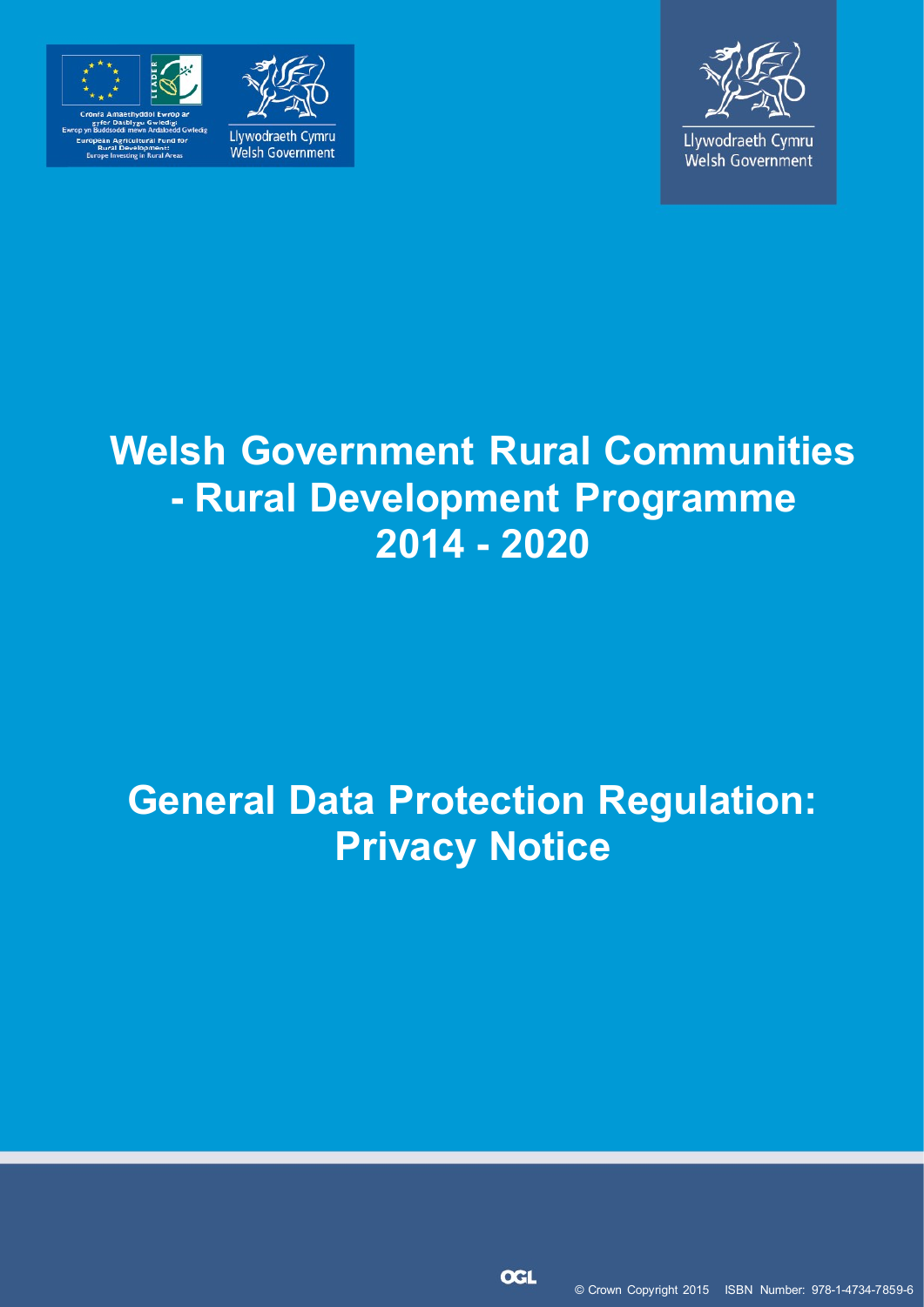**1.1** This notice informs you about the Welsh Government's use of the information provided on the application form used in connection with your application for aid under the Welsh Government's Rural Communities – Rural Development Programme for Wales 2014 – 2020 schemes. It also explains the Welsh Government's processing and use of your personal data and your rights under the General Data Protection Regulation.

The data controller for the information submitted as part of your application is the **Welsh Government, Cathays Park, Cardiff, CF10 3NQ.**

The data protection officer for the same information is the **Data Protection Officer, Welsh Government, Cathays Park, Cardiff, CF10 3NQ. Email: [DataProtectionOfficer@gov.wales](mailto:DataProtectionOfficer@gov.wales)**

**1.2** The information will be processed and managed by the Welsh Government in accordance with its obligations and duties under the following European Regulations:

- Council Regulation (EU) No 1303/2013
- Council Regulation (EU) No 1305/2013
- Council Regulation (EU) No 1306/2013
- Commission Regulation (EU) No 640/2014
- Commission Regulation (EU) No 807/2014
- Commission Regulation (EU) No 808/2014
- Commission Regulation (EU) No 809/2014
- General Data Protection Regulation (EU) No 679/2016

The information will primarily be used for the purposes of processing and determining applications for financial support. However, the Welsh Government may also make use of the information supplied for other purposes, which will include those connected with its functions and duties under the Common Agricultural Policy of the European Community and with its statutory environmental obligations.

**1.3** The lawful basis for the processing is that it is necessary for the performance of a task carried out in the exercise of official authority vested in the Welsh Government.

**1.4** The Welsh Government collects personal data to identify your location and your farm business(es). The Welsh Government does not collect any special category data.

**1.5** The data is processed through an automated process of business rules in the Welsh European Funding Office (WEFO) Programme and Project Information Management System (PPIMS). The PPIMS Project Number is the primary key for the majority of reports.

**1.6** Your information will be stored in accordance with the Commission Implementing Regulation (EU) No 908/2014, "Conservation of Accounting Information".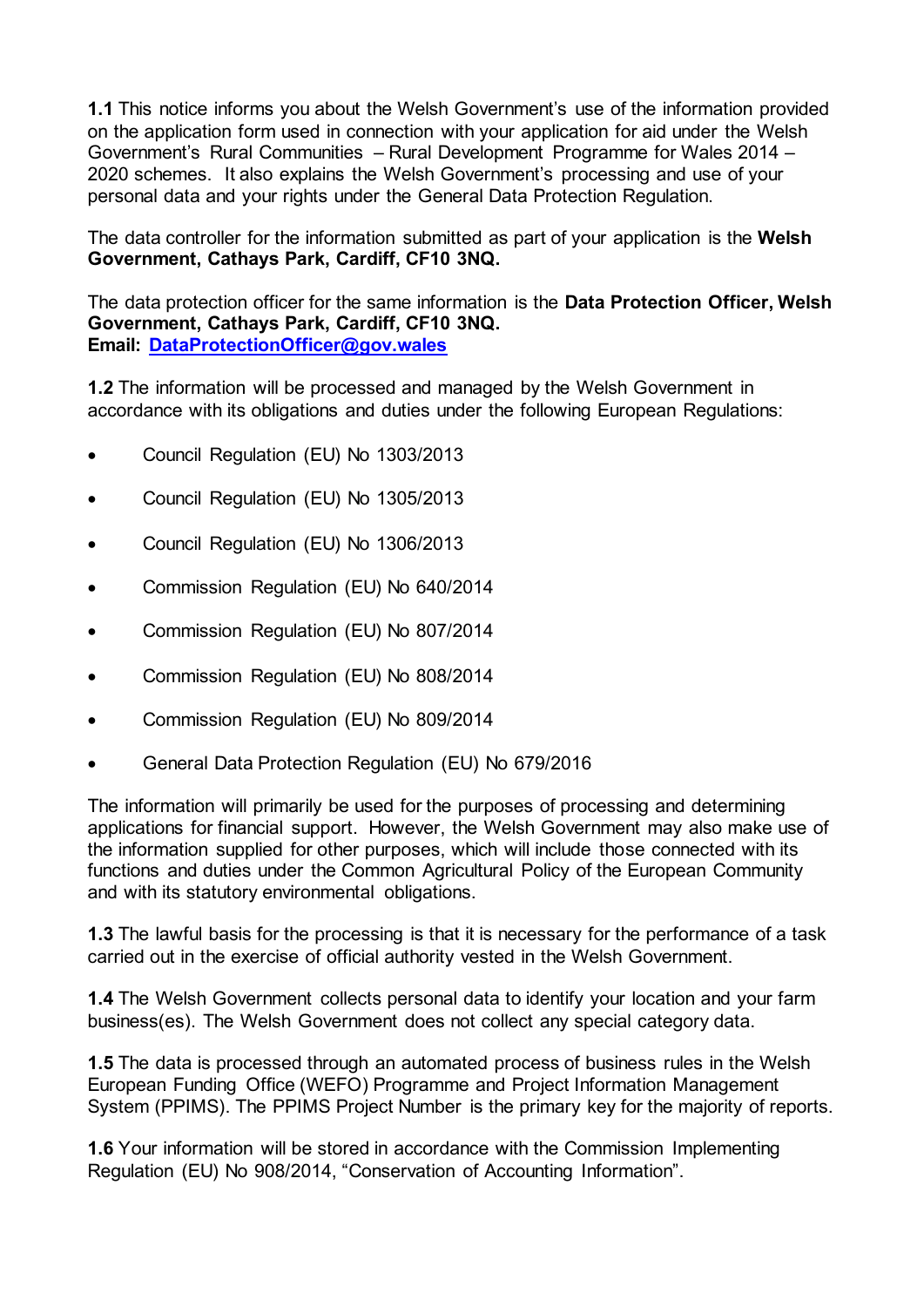## **2 Reasons for sharing personal data**

**2.1** EU legislation states that eligibility will be dependent, among other things, on meeting the requirements of Cross Compliance. The agencies currently involved in enforcing these directives and with whom the Welsh Government may share information are:

- Natural Resources Wales
- Animal and Plant Health Agency
- Veterinary Medicine Directorate
- Welsh Local Authorities
- Food Standards Agency Wales
- DEFRA
- Other UK Government Agriculture Offices.

The information may be used for the following:

- Cross Compliance and cross checking between Governmental organisations to prevent breaches of the Common Agricultural Policy schemes
- the production and publication of maps showing the areas of land that have received support under the Common Agricultural Policy schemes
- compilation of reports of aggregated data and/or summary statistics to be made publicly available
- informing decisions relating to policy changes and funding including research studies conducted on behalf of the Welsh Government to inform Monitoring and Evaluation of Rural Development Schemes
- identification of landowners/users in events of emergencies, e.g. disease control and breach control
- protecting applicant's interest in land conservation and issues that may arise due to funding queries
- allowing partner organisations to fulfil their legal duties
- disclosure to regulatory authorities, such as HM Revenue and Customs, Local Authorities and the Police
- publication of certain information and responding to requests for information. For more about this see paragraphs J3.2- J3.3 in this booklet.

## **3 The Publication and Disclosure of Information**

**3.1** The information will be managed and used by the Welsh Government in accordance with its obligations and duties under the:

- Freedom of Information Act 2000
- Data Protection Legislation
- Environmental Information Regulations 2004
- Commission Regulation (EC) No 908/2014
- General Data Protection Regulation (EC) 679/2016